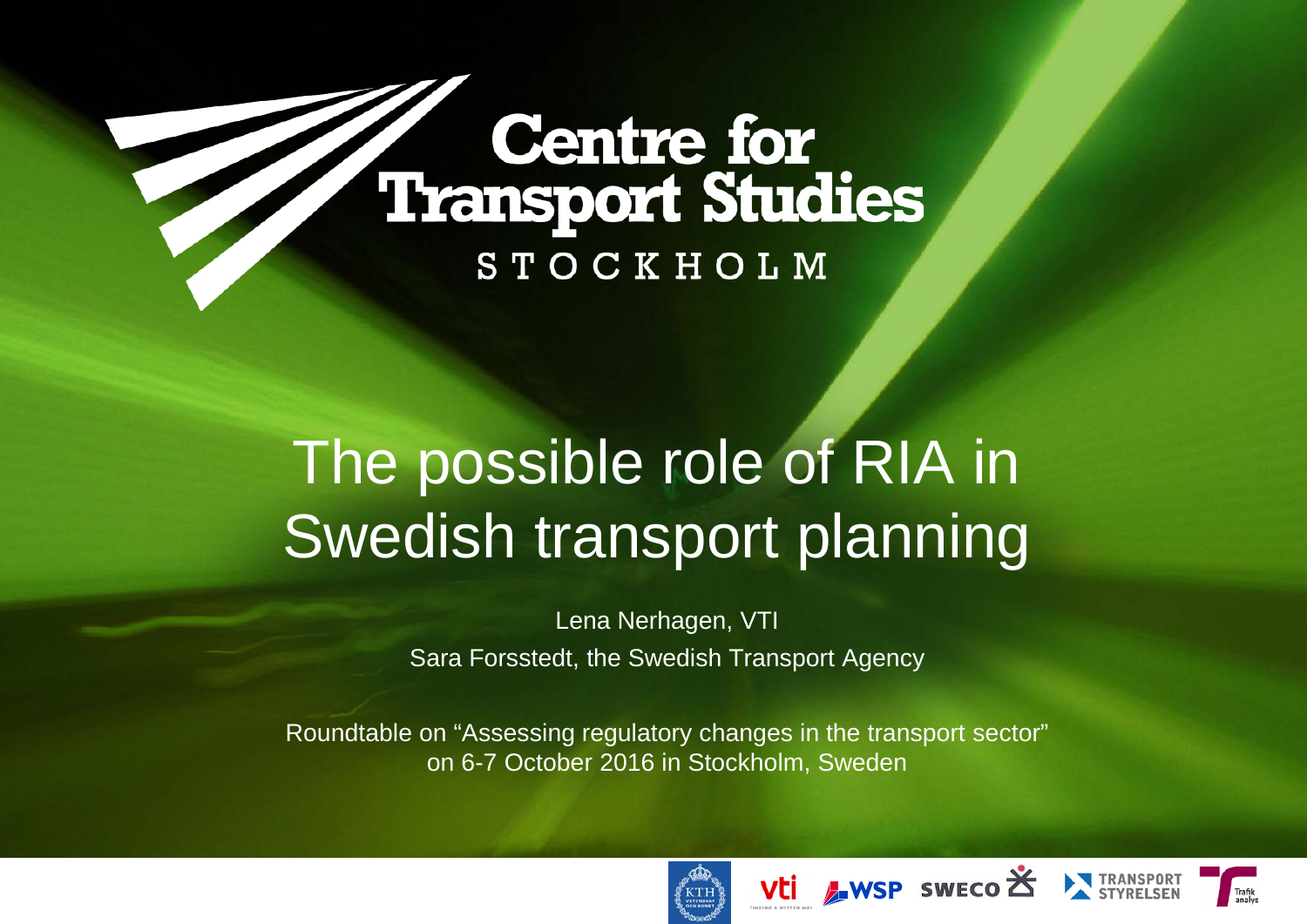

#### Purpose

To describe:

- the present use of RIA and CBA in the Swedish planning context
- the consequences of current practices using the Swedish transport regulator as a case study

Based on the findings give recommendations for institutional changes if the full RIA process is to be implemented in Swedish transport policy and planning (alignment of incentives at all levels and across agencies)





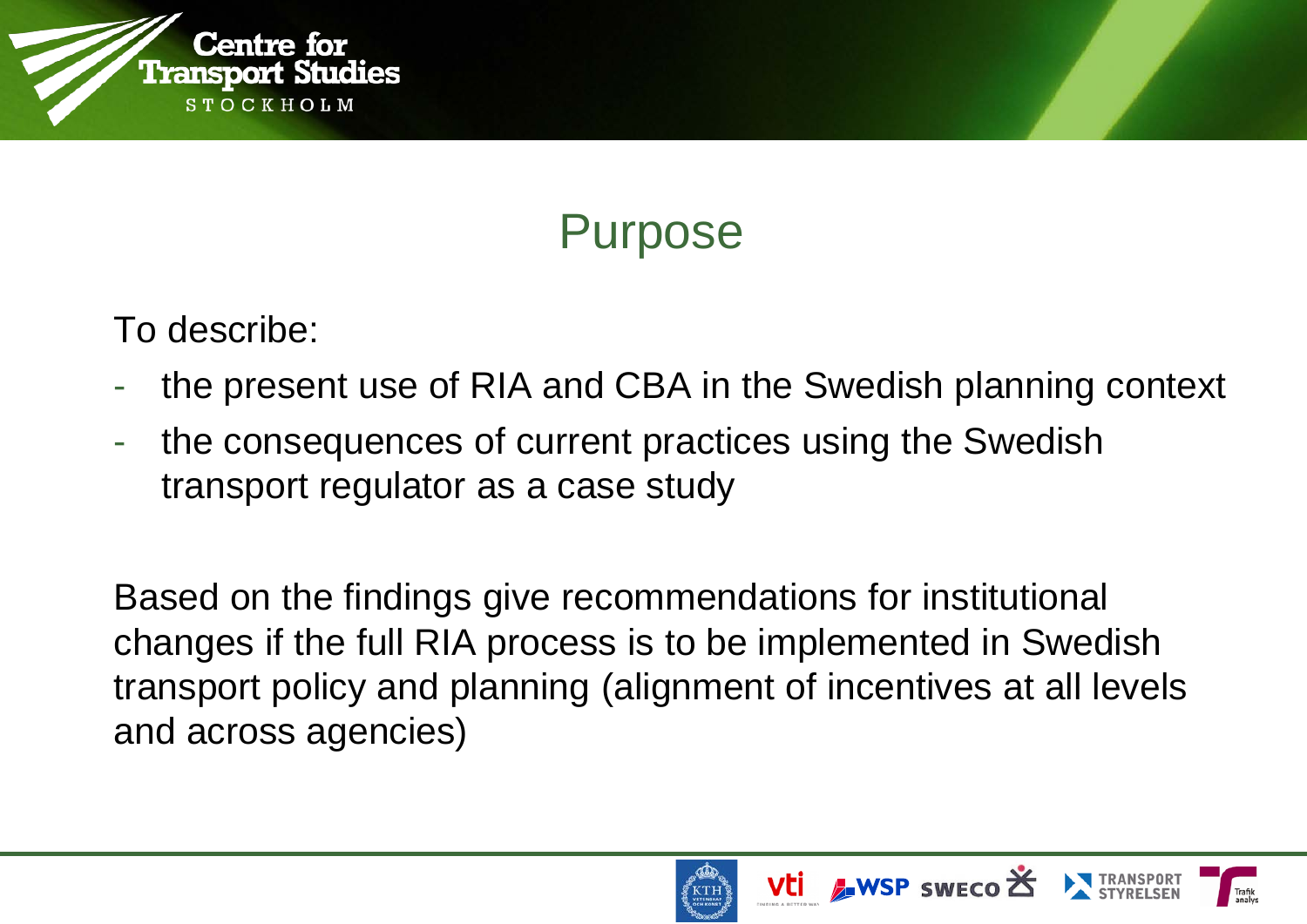

### Background - the role and use of RIA

- "Full" RIA process not implemented in Sweden (Radaelli, 2010)
- OECD (2009): RIA a tool to achieve good governance
- RIA is a tool (structure) and a decision process (transparency)
- Introduced in the US in 1981 and in the EU in 2002 part of work with "Better regulation" (including administrative simplification)
- Practice of RIA systems vary widely cross-nationally
- Implementation not straightforward and may be controversial
- Wegrich (2011): "Economic analysis difficult to reconcile with system of negotiated policy-making … in consensus democracies"



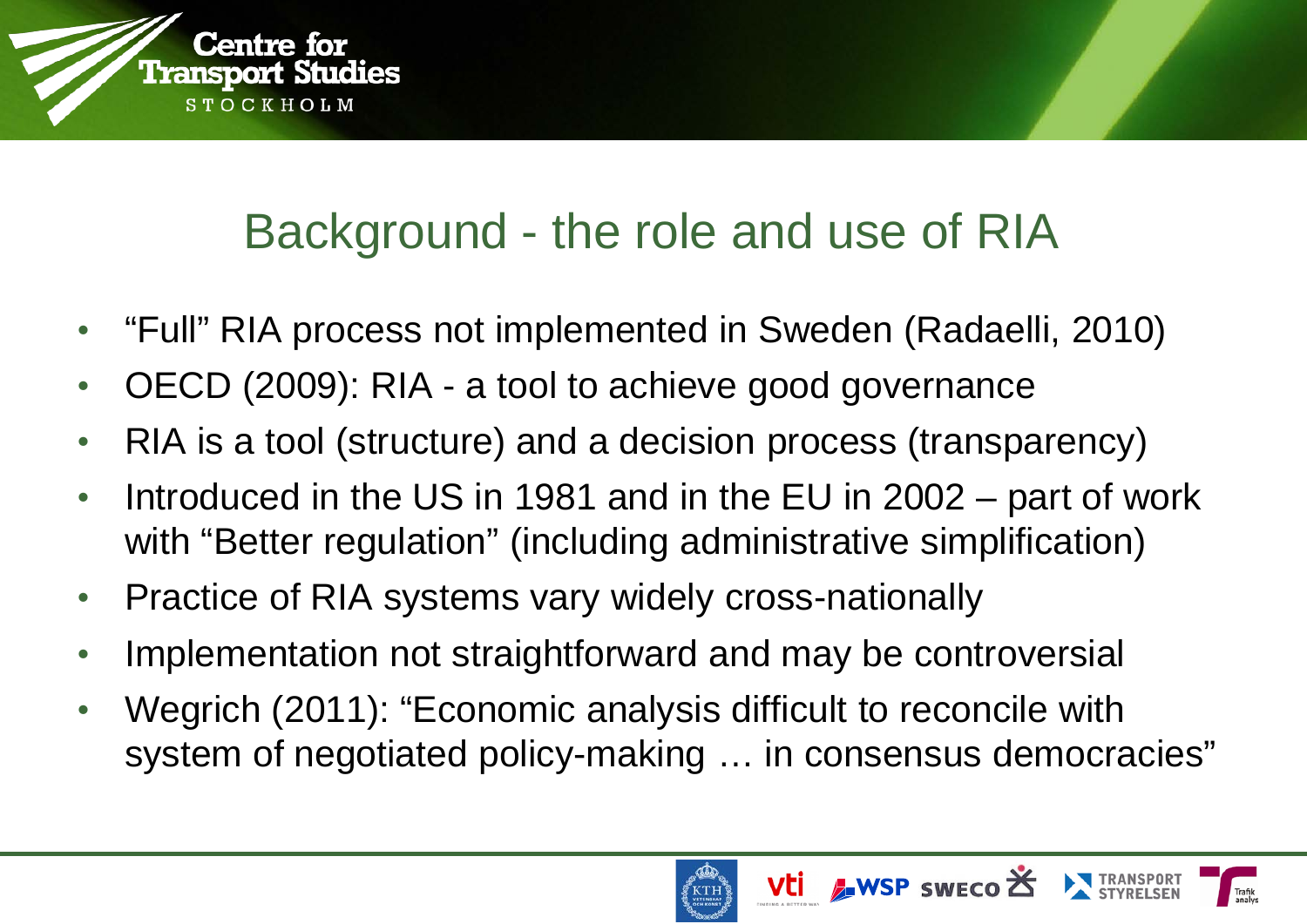

### Theory – RIA, CBA and regulatory governance

- Microeconomic theory one basis for discussion about regulatory policy and design of policy instruments (Ruffing, 2011)
- In the US, RIA accepted but the role of economic analysis (CBA) much debated => change from benefits exceed cost to *justify cost* and more focus how to perform CBA (Shapiro, 2011)
- In other social sciences, distinction was made between regulatory (US) versus welfare state (Europe and social-democratic parties ) – now welfare the aim, regulation the instrument (Levi-Faur, 2011)
- "Regulatory governance" new area of research but until recently little focus on policy formulation and tools for such purposes
- "Regulation" however has different meanings in different contexts



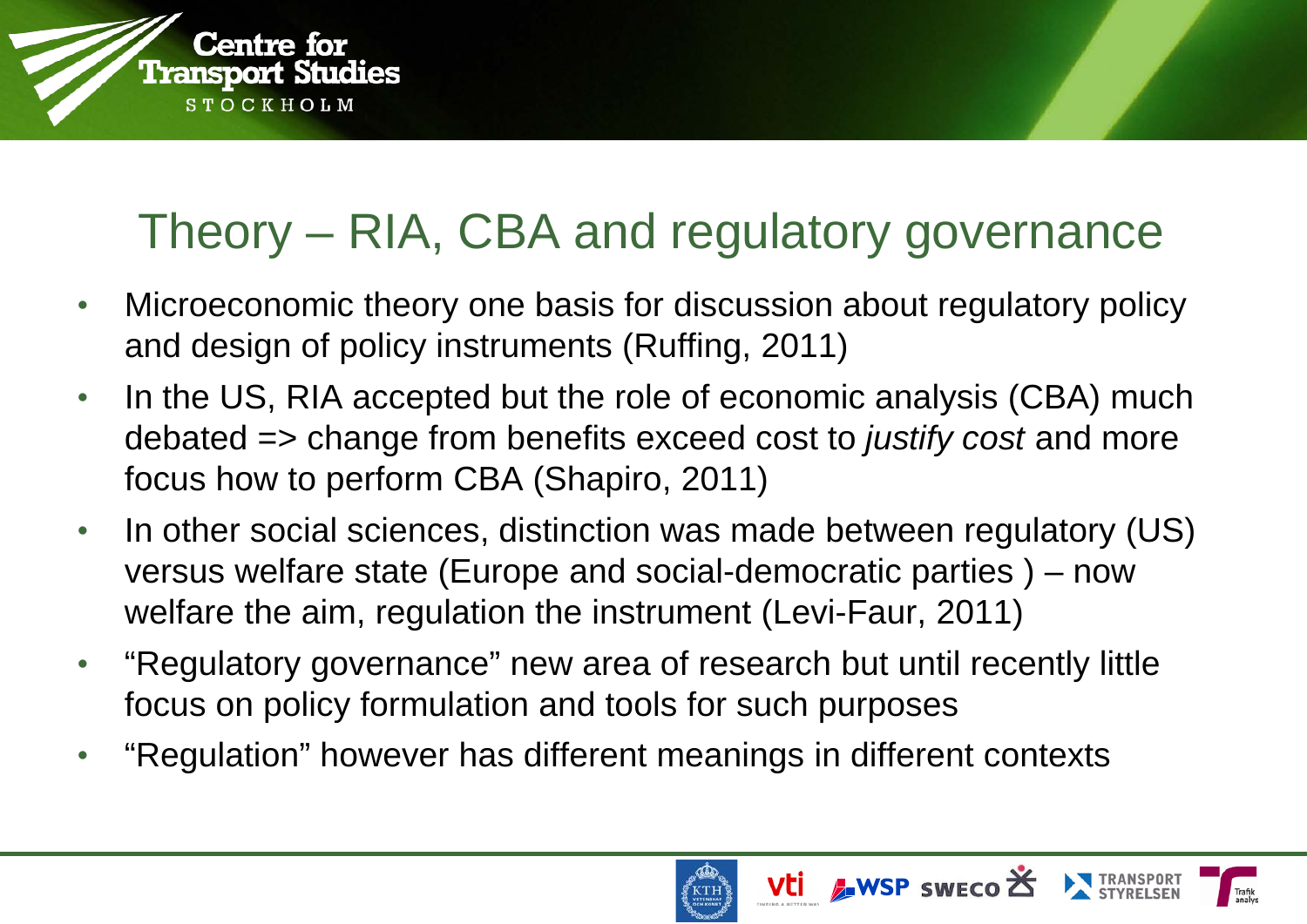### The Swedish policy-making context

- Government ministries only employ a few percent of civil servants
- Bureaucracy built on semi-autonomous government agencies

Centre for **Transport Studies** 

 $OCHHOLM$ 

- Traditionally, strong emphasis of the preparatory stages of policy making process - committees of inquiry and referral process => assessments of pros and cons and "rationalistic" decision making
- Member of the EU in 1995 new ways of policy making influencing the role of government agencies (Pettersson, 2016)
- End of 1990s, social-democratic government New Public Management => Vision Zero and Environmental Quality Objectives
- 2006 new centre-right government "Alliansen" => business focus and organizational changes in the governance system





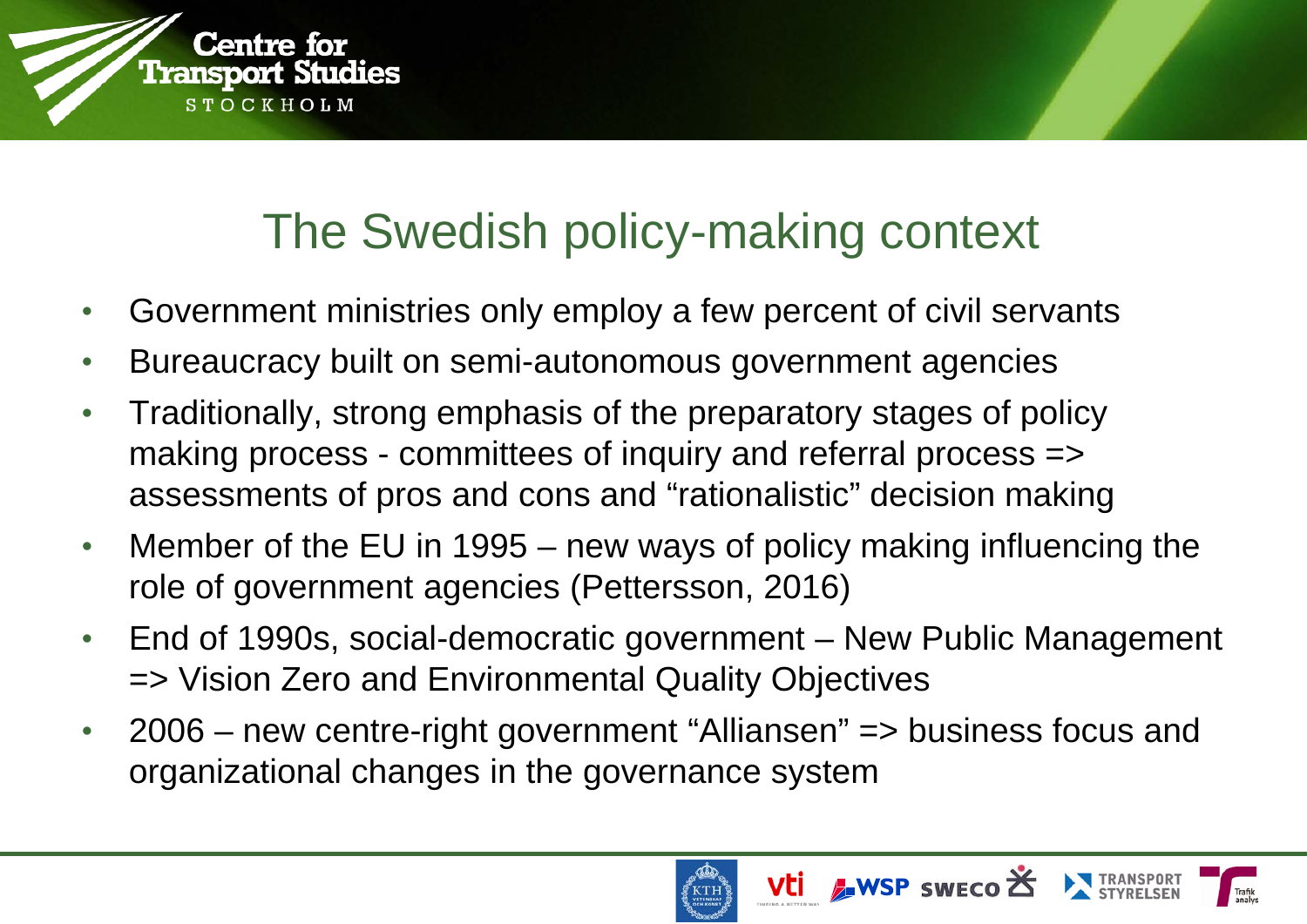

### CBA in Sweden

- Used since 1960s to assess investments in transport infrastructure
- Overriding goal for transport policy:

To ensure *economic efficiency* and long-term sustainability of transport provision for citizens and enterprise throughout Sweden

- 1997 interagency group ASEK established at agency SIKA (researchers, 4 transport agencies, SIKA and Swedish EPA)
- ASEK establish values and principles for CBA in transport
- 2010 Swedish Transport Administration established, "new" ASEK and other planning tools such as "four step principle"
- 2010 Economic analysis in the EQO system, Swedish EPA responsible and establishment of Interagency platform



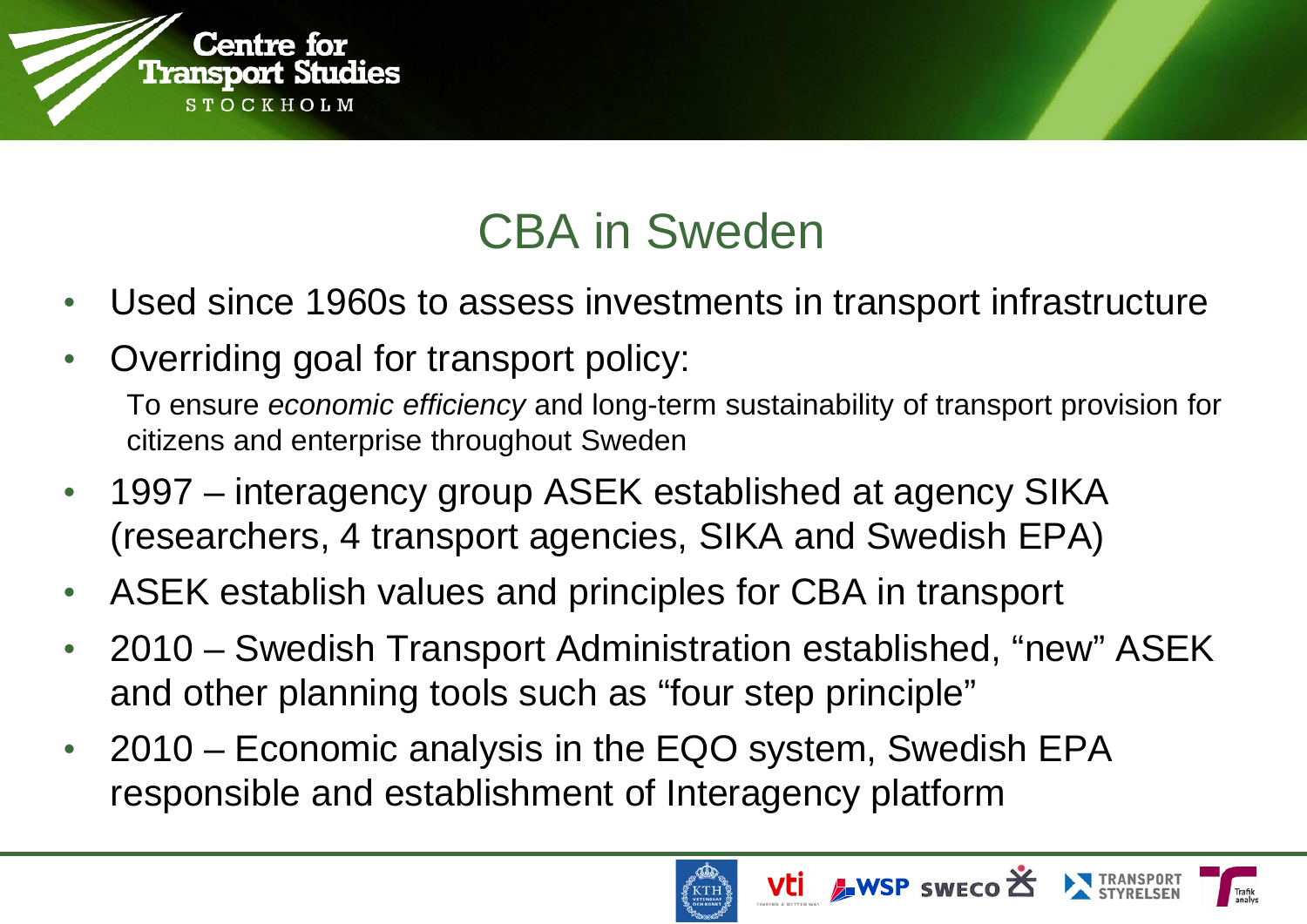

#### RIA in Sweden – Ordinance 2007:1244

- Adopted by "Alliansen" following a commission of inquiry
- Only relevant for regulatory agencies §6 general RIA practices, §7 influence on business, §10 ex post analysis
- Swedish Agency for Economic and Regional Growth responsible for implementation with support from Swedish National Management Authority
- Quality controls on effects for business made by " The Swedish Better Regulation Council" (in 2007 a separate body)
- In 2015 guide issued by Swedish National Management Authority on RIA, but not much information about CBA



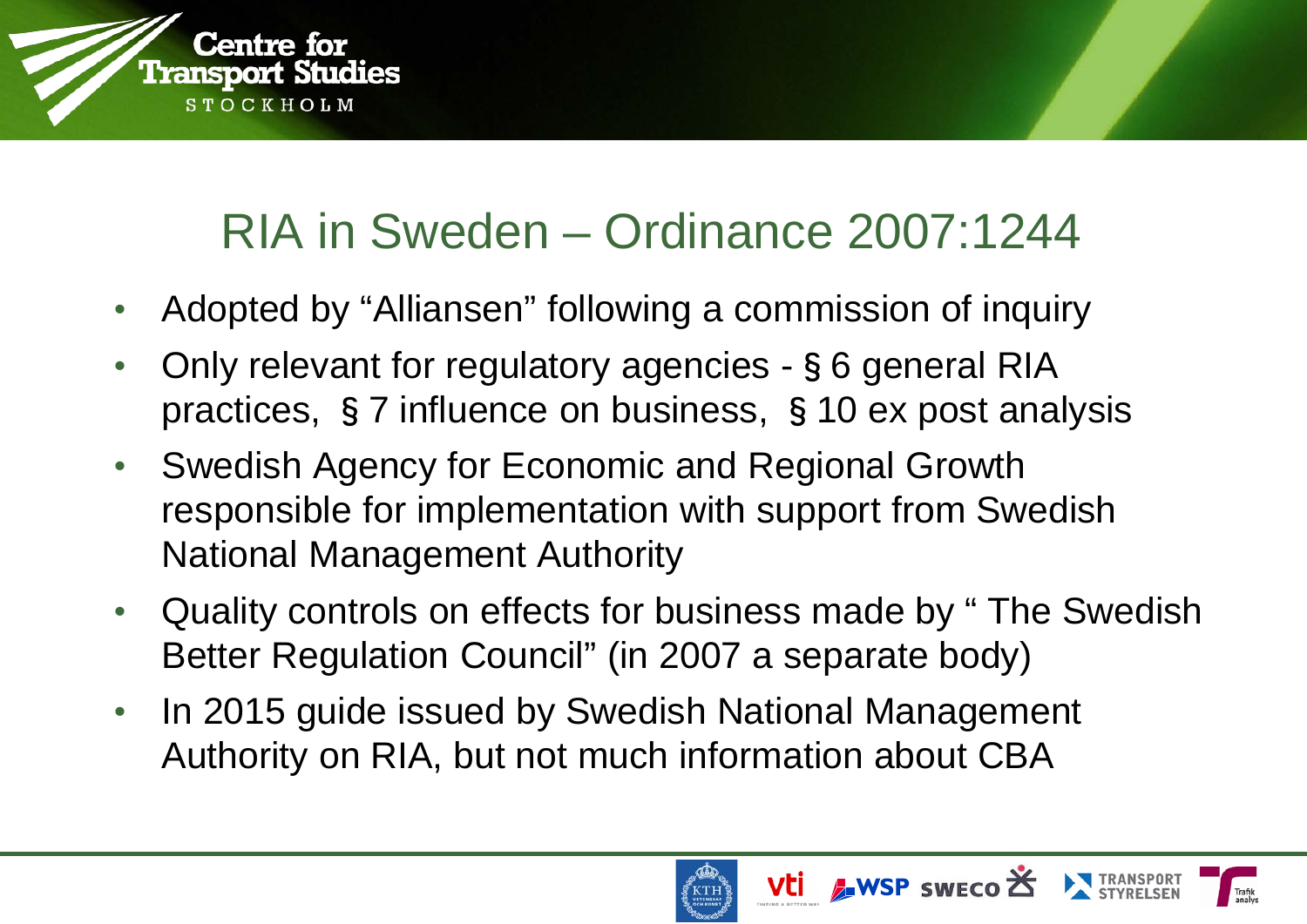

#### The Swedish Transport Agency

- About us (in terms of RIA and CBA):
	- The Swedish transport regulator (rail, air, sea and road transport).
	- Established January 1<sup>st</sup> 2009.
	- Overall responsibility: designing regulations and ensuring that authorities, companies, organizations and citizens abide by them.
	- Responsible for about 469 rules.
	- Perform RIA when designing and/or changing rules (according to Ordinance 2007:1244), government commissions and proposals to changes in different types of regulations (about 50 per year).
	- Introduced CBA in 2013 (guideline and template), first RIAs including CBA in 2014.





Vti AWSP SWECO

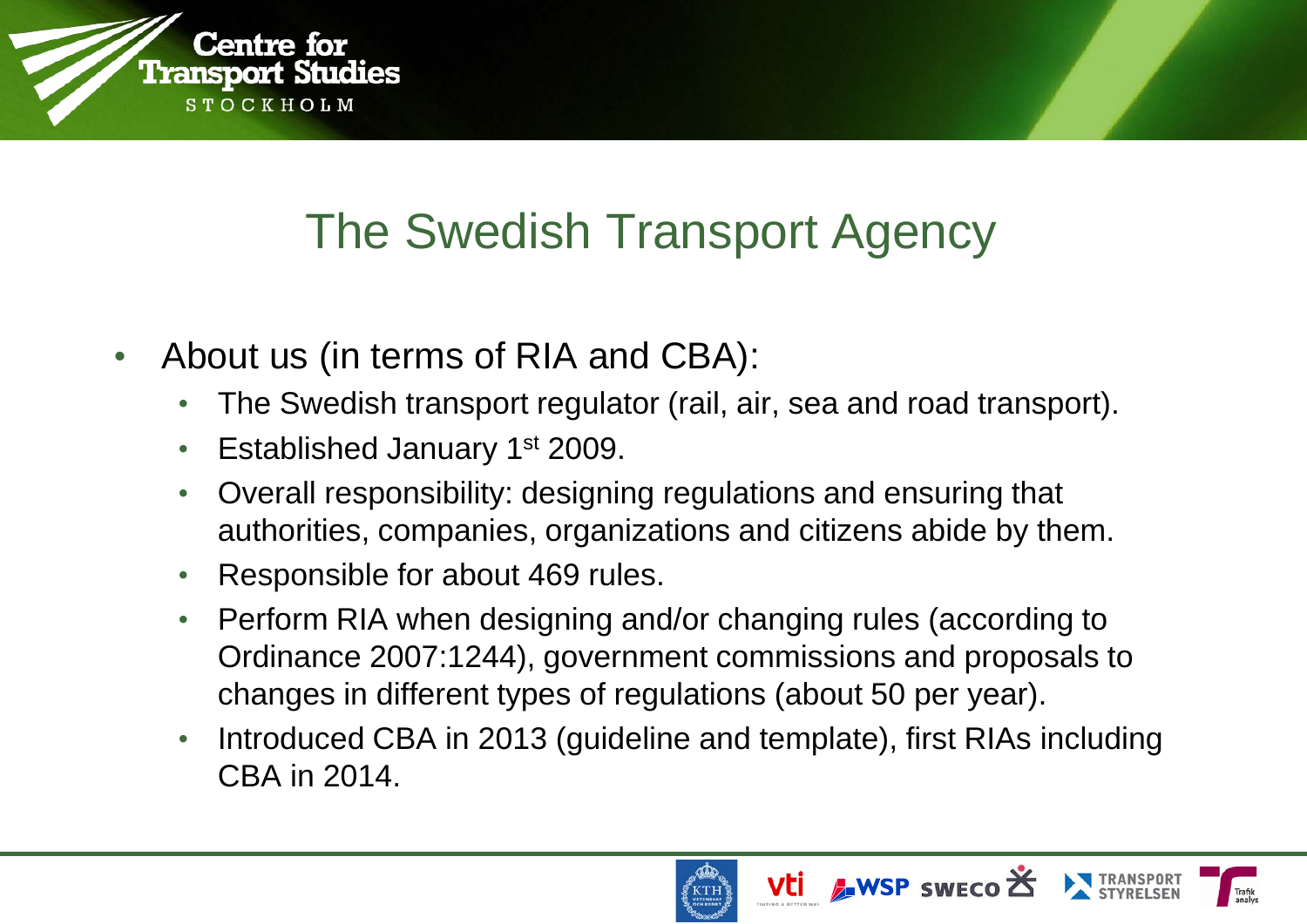

#### Case study

- Aim: to analyze the RIAs made since CBA was introduced through new template and guideline  $(t = 2014 - 2016)$ .
	- Scorecard method by Hahn and Dudley (2007) adjusted to our context.
	- We also considered :
		- The Swedish context; the RIA ordinance (2007:1244) and Transport Policy Goals => partially included in guideline and template. (Environmental Quality Objectives and Vision Zero are not included since they are not included in the template/guideline).
		- Agency guidelines and routines.
	- $\cdot$  1-22 changes made per RIA => N=142.





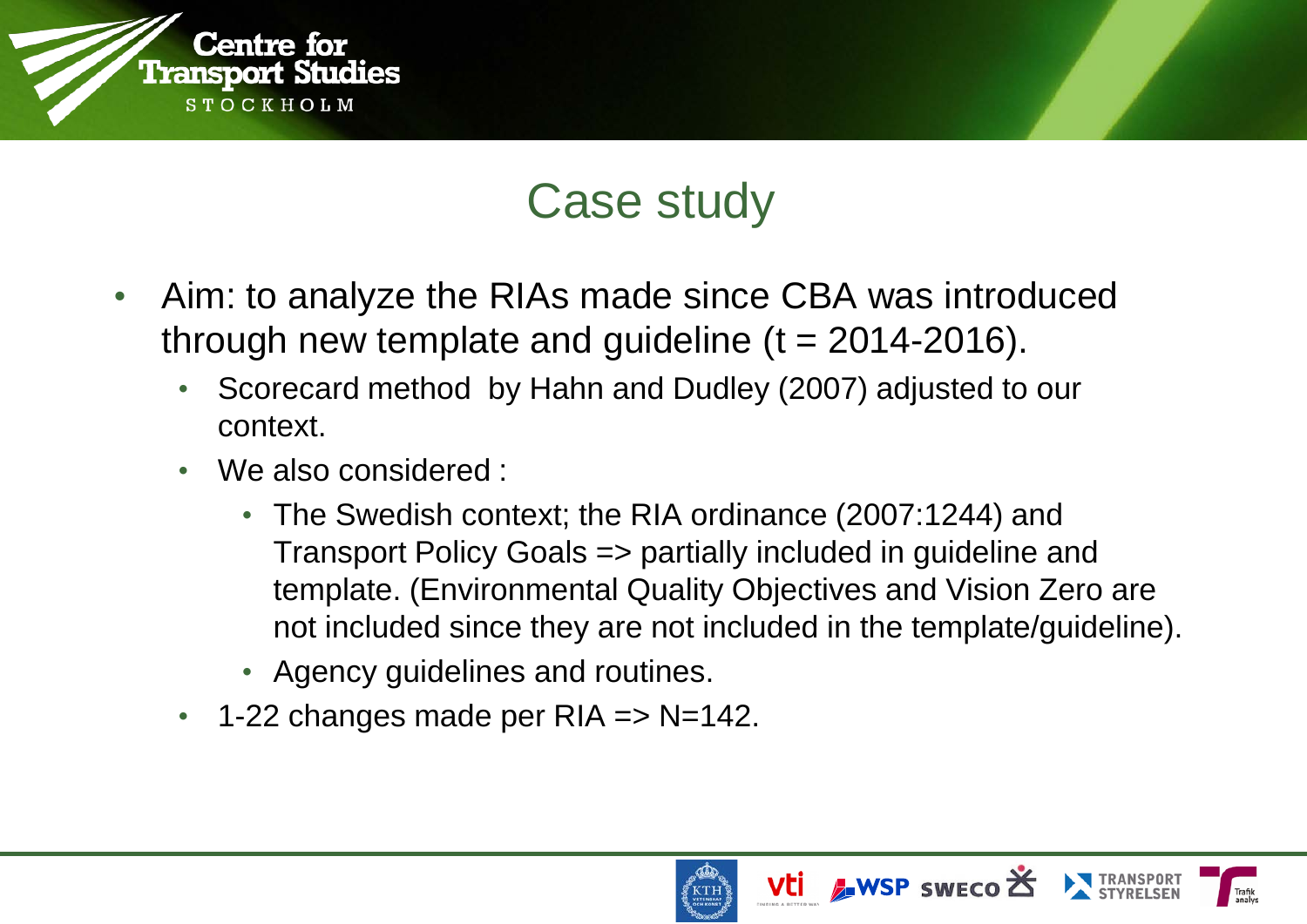

#### Large variety of the questions addressed in the RIAs

- The range of the problems analyzed illustrates that the rules designed and administered at the Swedish Agency influences many different parts of society; the business sector as well as individuals.
- Examples:
	- medical requirements, requirements for air traffic controllers, traffic safety and environmental effects of introducing longer and heavier freight vehicles, market monitoring of driving schools and driver education.





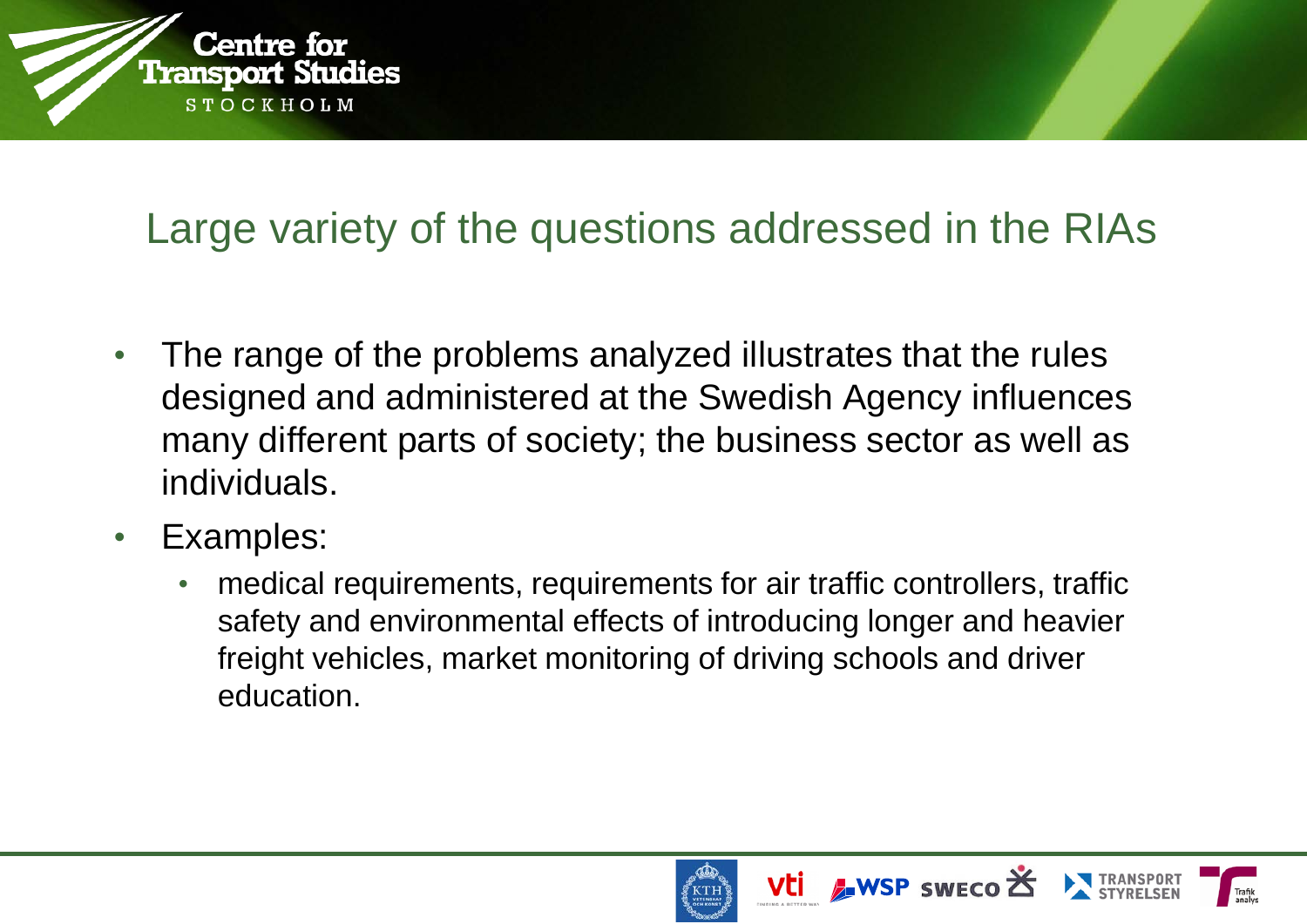

| <b>Headlines in guidelines</b>                   | <b>Qualitative description</b> | <b>Quantified effects</b> | <b>Monetary valuation</b> |  |
|--------------------------------------------------|--------------------------------|---------------------------|---------------------------|--|
| Problem definition                               | $\ast$                         | 11                        | $\blacksquare$            |  |
| Status quo (reference alternative)               | 38                             |                           |                           |  |
| Objective of proposal                            | 38<br>Concerned parties are    |                           |                           |  |
| <b>Alternatives (no regulation)</b>              | evenly distributed<br>10       |                           | focus is on effects       |  |
| Alternatives (regulation)                        | 31                             |                           | for enterprises.          |  |
| Enterprises                                      | 46                             | 41                        | $\ast$                    |  |
| <b>Consumers</b>                                 | $\overline{51}$                | $\overline{4}$            |                           |  |
| <b>Government finances</b>                       | 32                             | 6                         | 6                         |  |
| Other society (externalities)                    | 31                             | $\overline{4}$            |                           |  |
| Agencies and other public adm.                   | 40                             | 15                        | 8                         |  |
| <b>Synthesis of costs and benefits</b>           | 56                             |                           |                           |  |
| <b>Distributional consequences</b>               | 28                             |                           |                           |  |
| Transport policy goal (economic 5<br>efficiency) |                                | Few cases                 | $\overline{\phantom{a}}$  |  |
| $N = 142$                                        |                                |                           |                           |  |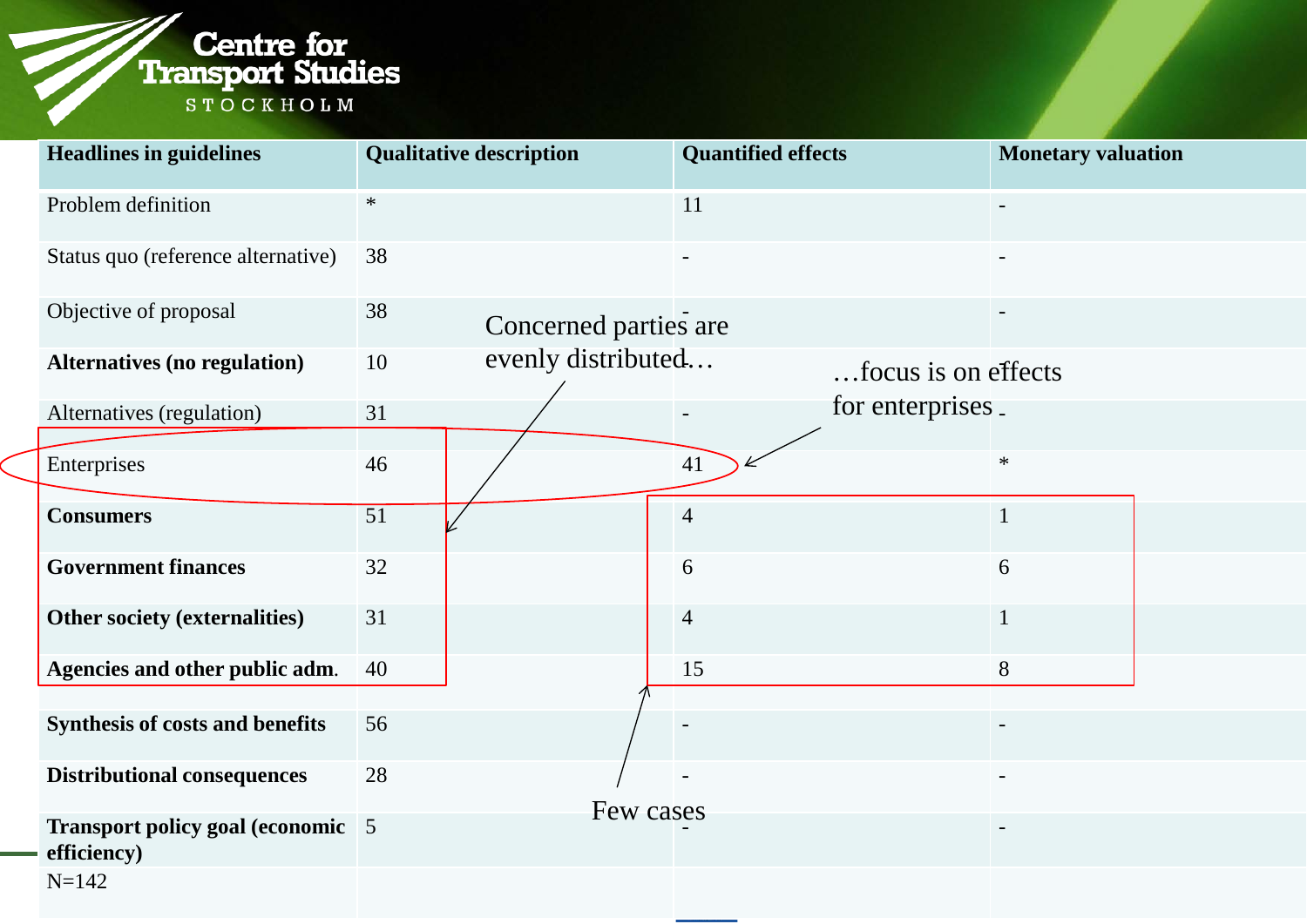

#### Main results – a brief summary

- Few cases where the effects on the proposals made in the RIA are quantified and/or given an economic value in terms of a benefit or a cost
	- Except for enterprises and business.
- The RIA is often produced *after* a policy decision is made, which implies that it serves more to justify a regulatory decision than to inform it.
	- A need to consider the acting space and adjust the analysis.
- Risk with a (too) strong focus on enterprises: other (relevant) social effects are not assessed.





Vti AWSP SWECO

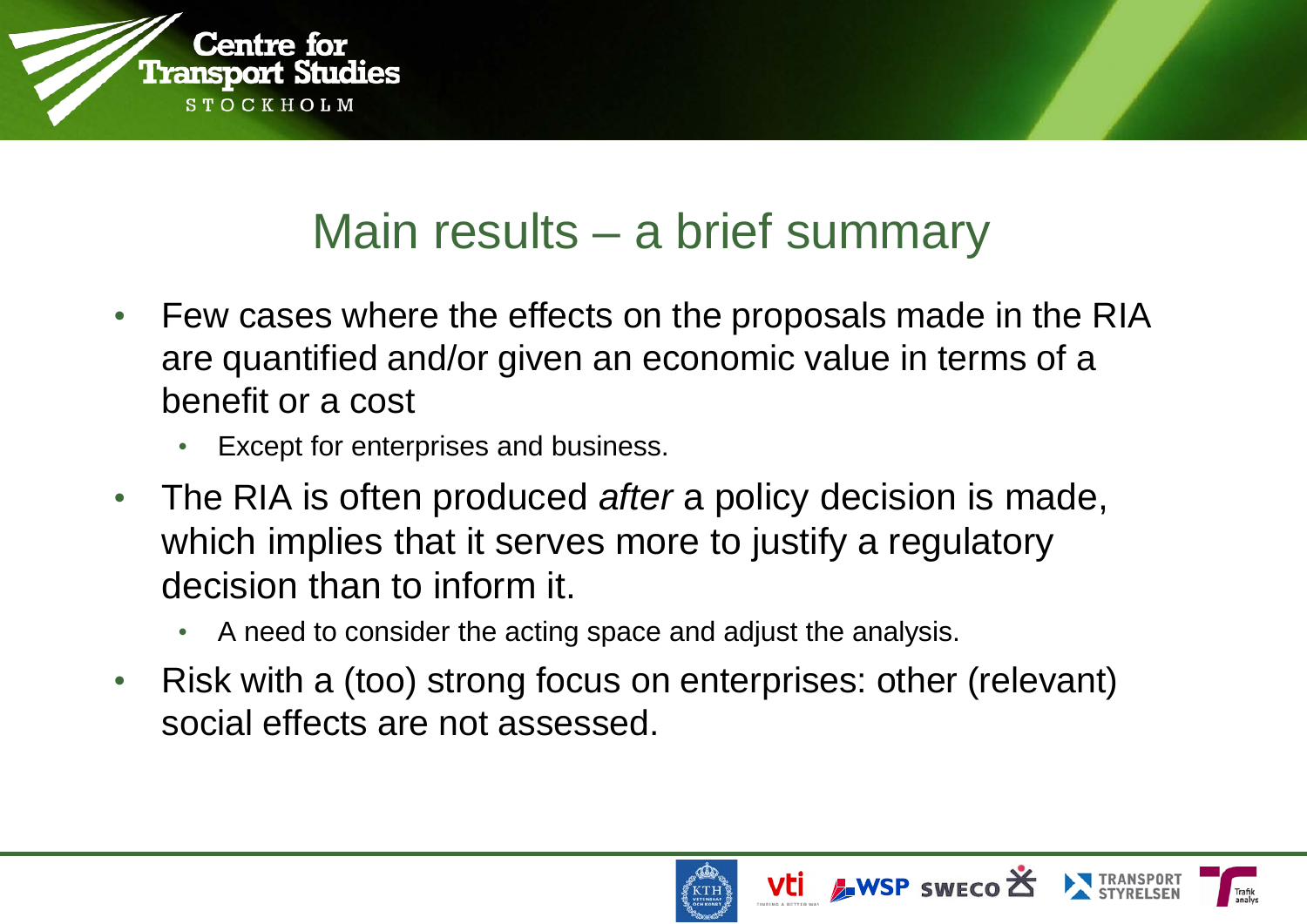

#### Possible explanations to the results:

- The Swedish context
	- The RIA-ordinance (2007:1244) and the Better Regulation Council => focus on enterprises and businesses.
- Current focus on CBA and transport
	- Investments in infrastructure input to the analysis is developed since the 1960's with elaborate system for calculation of NPV (net present value).
- The variety and breadth in the questions addressed in RIA
	- Complex situations to be assessed.
	- Hence it is difficult to quantify and place monetary values on effects.



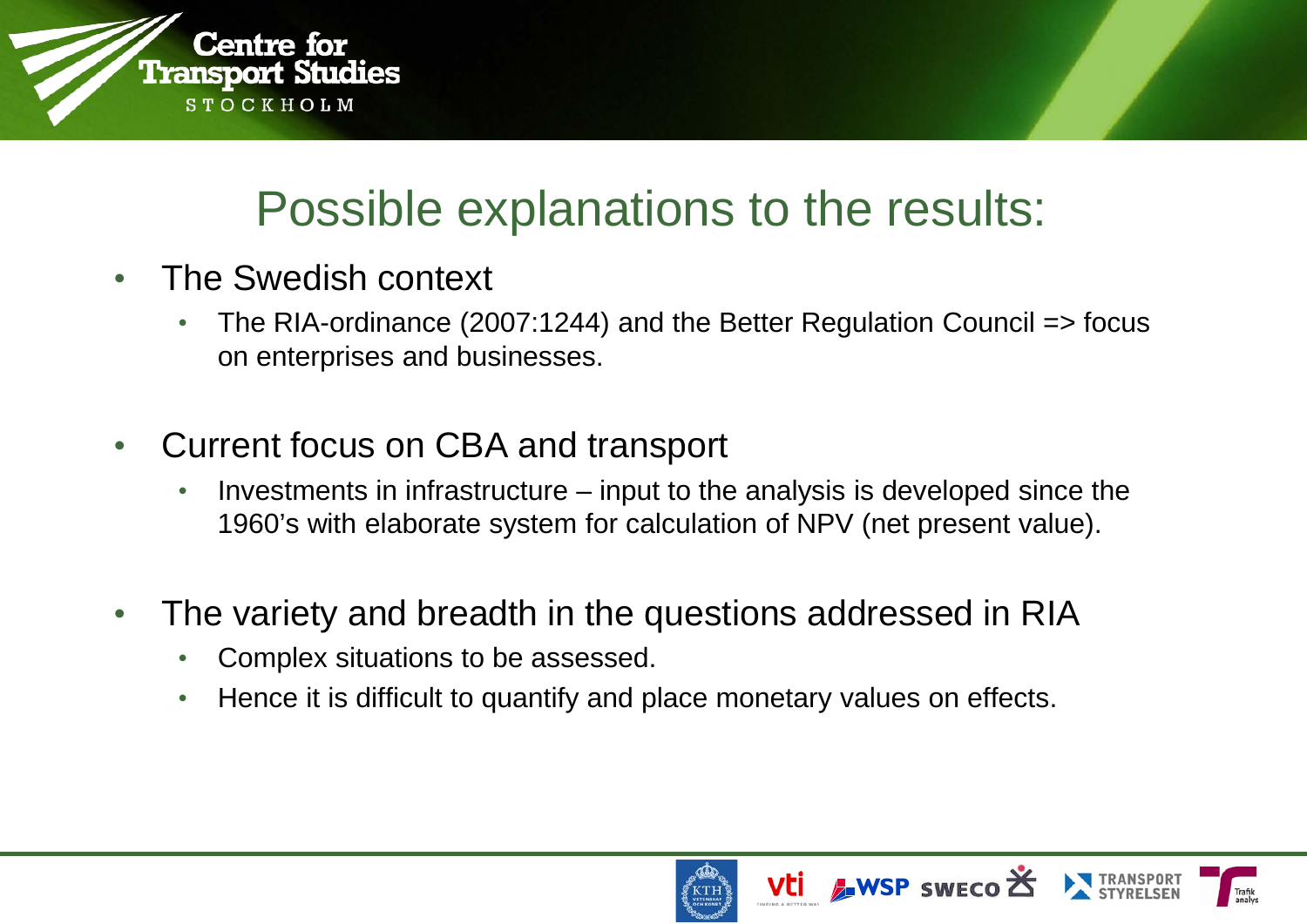

#### **Conclusions**

- The Swedish governance system is highly fragmented. Division of responsibilities is unclear.
- Policy making today is faster => more important role for government agencies in regulatory preparations.
- No "demand" for RIA at the political level but current institutional design influence the work done by government agencies.
- RIA and CBA are not implemented by an independent agency but rather by agencies responsible for specific policy areas (growth, environment including EQO, infrastructure and Vision Zero)
- Difficult for a single agency to implement "full" RIA process when dependent on other agencies for relevant inputs.